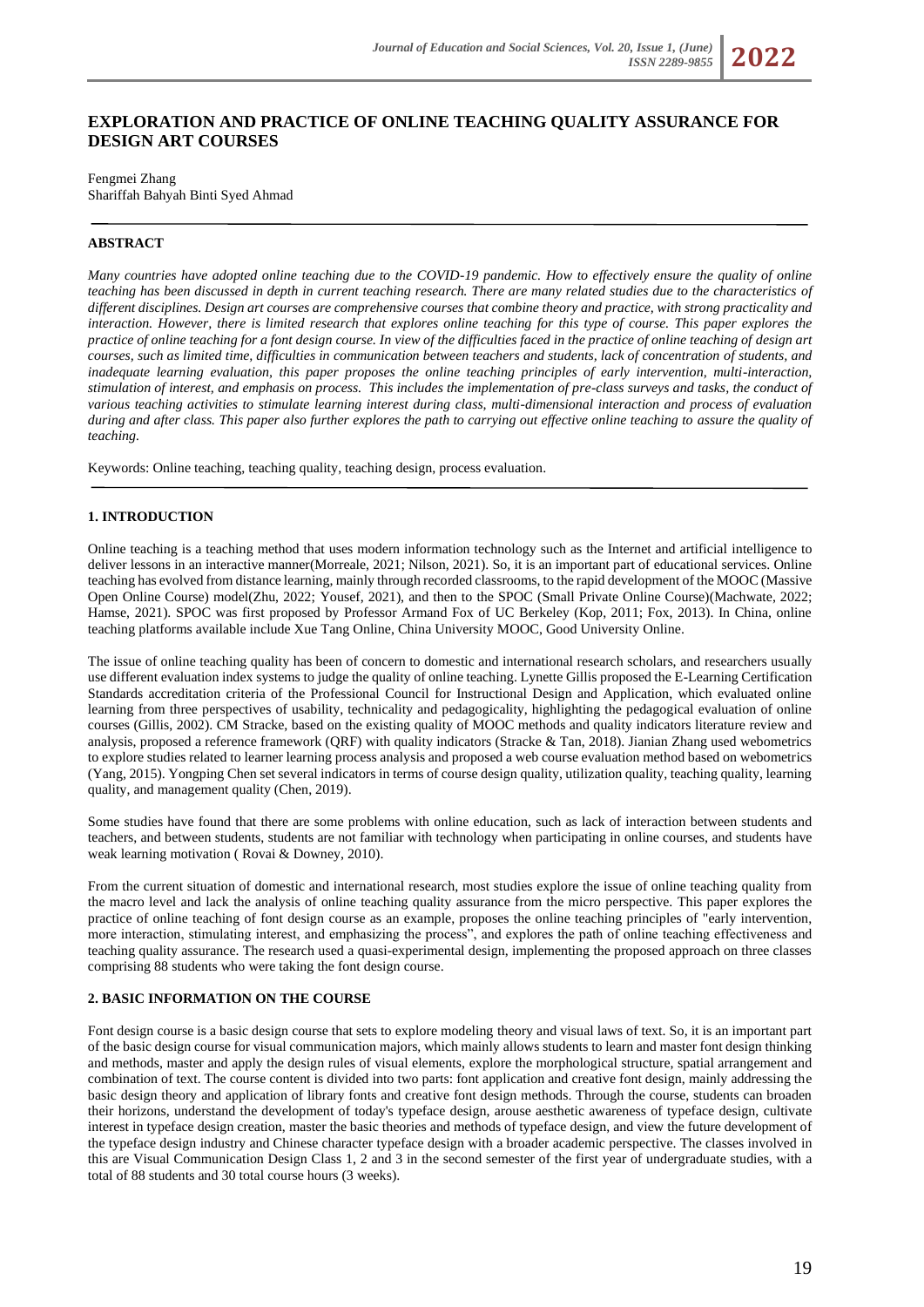# **3. IMPLEMENTATION OF PROPOSED TEACHING PRINCIPLES**

#### **3.1 EARLY INTERVENTION - PRE-CLASS INVESTIGATION AND PRE-CLASS WARM-UP**

There is a need to investigate the online learning conditions of students before class, be familiar with the platform, software and hardware conditions, and make preparations before class. Through the establishment of the study committee WeChat group, a thorough investigation of three classes was conducted to understand the students' habits of using online learning and communication platforms, and to understand the conditions and guarantees of students' online learning. Based on the investigation, it was finally decided to use the combination of Chaoxing Learningtong course platform + enterprise WeChat for online teaching of the font design course. As a teaching resource and a teaching activity platform, Superstar Learning Pass provides online teaching activities such as reading of learning materials, video viewing, signing-in, discussion, and testing. The official WeChat designation platform for teachers and students was used for daily reports, covering all the communication of teachers and students, providing convenience for teacher-student interaction and student-student interaction related to teaching and learning requirements.

It is also necessary to conduct a pre-course warm-up. In the usual online teaching format, teachers and students can only communicate through the Internet. With the teacher facing dozens of students through the screen, the communication process, especially the accuracy of information transmission and acceptance, is affected. To minimize the impact of online communication, a pre-class warm-up was designed with a group task of collecting and summarizing ideas before class, so that students would pay attention and take more interest in the relevant learning materials and the application of font design in their life, thus mobilizing students' interest in learning and to enter the professional course more prepared with this advanced preparation. They were able to enter the atmosphere of professional exploration of font design fully prepared, achieving the purpose of a pre-course warm-up.

### **3.2 USE OF MULTI-INTERACTION - MULTI-PLATFORM AND MULTI-CHANNEL TO ACHIEVE COMMUNICATION AND INTERACTION**

In the course teaching process, the multi-platform combination of "live broadcast + recording + superstar course + enterprise WeChat group" is adopted to realize multiple exchanges and interactions.

The course teaching is in the form of live broadcast. The live broadcast can be used for screen sharing or video live broadcast according to the topic being covered. Students can ask questions in the live broadcast at any time when they encounter problems. This eliminates interaction barriers as much as possible to achieve an offline classroom learning atmosphere.

During the live teaching, the screen recording software is used to record the screen synchronously and upload it to the Superstar course platform after class. During online teaching, students may be affected by various uncontrollable factors such as network problems and sudden equipment failure which led them to be unable to complete their learning tasks during class. To overcome this problem, students are able to view the recording an unlimited number of times at any time they wish. Live + recording thus can solve the situation when individual students are not able to complete their learning tasks due to network or equipment problems in the process of live learning. Students who have difficulties in understanding the lessons are able to watch the lecture video repeatedly.

At present, the network interactive platforms applicable to online teaching are roughly divided into three major categories: one is the digital cloud curriculum construction platform, such as Super Star Learning Pass, Cloud Classroom, and Xue Tang Online. This kind of teaching resources and teaching activities platform provides online teaching activities such as learning materials reading, uploading and downloading, video watching, signing in, discussing and testing. The advantage is that the teaching work process chain is complete, but the disadvantage is that it lacks the fun factor and students' active participation is not high. The second type is live and recorded interactive platforms, such as Tencent Classroom, Beeping, Jitterbug, YY Live and Tiger. These platforms provide video pop-ups, real-time graphic discussion and interactions, and playback functions. The advantage is that students are familiar with the platform and communication methods, and are highly motivated to participate in the interaction, but the disadvantage is that the form is single and insufficient to achieve complete teaching activities. The third category is the afterschool communication platform, such as WeChat group, QQ group and, microblog. These platforms provide group interaction space The advantage is that it is able to provide a good atmosphere for group interaction and discussions, but the disadvantage is that the interaction theme is time-sensitive and easy to be covered. Therefore, according to the actual needs of teaching, this course adopts the Super Star course platform + enterprise WeChat live broadcast + recording + enterprise WeChat group to achieve multiple interactive communication.

#### **3.3 STIMULATION OF INTEREST--MOBILIZING STUDENTS' INTEREST IN LEARNING IN MANY WAYS TO IMPROVE THE LEARNING EFFECT**

In online teaching, the biggest reason for the variability of students' online learning results comes from the individual variability of students' learning initiatives. In the online teaching process, teachers cannot monitor students' learning process in real time. So, students would have to learn actively and independently by making full use of the teaching materials provided by the online platform. Here they are able to learn, and actively interact with teachers in the live lectures to achieve quality learning results better than by just using offline teaching method. However, students who lack independent learning traits and are accustomed to passive learning are prone to miss class or attend 'false online classes' due to the lack of learning supervision. To solve the related problems and better stimulate students' interest in learning, the following aspects are adopted in the course teaching practice to promote students' active learning and improve the learning effect.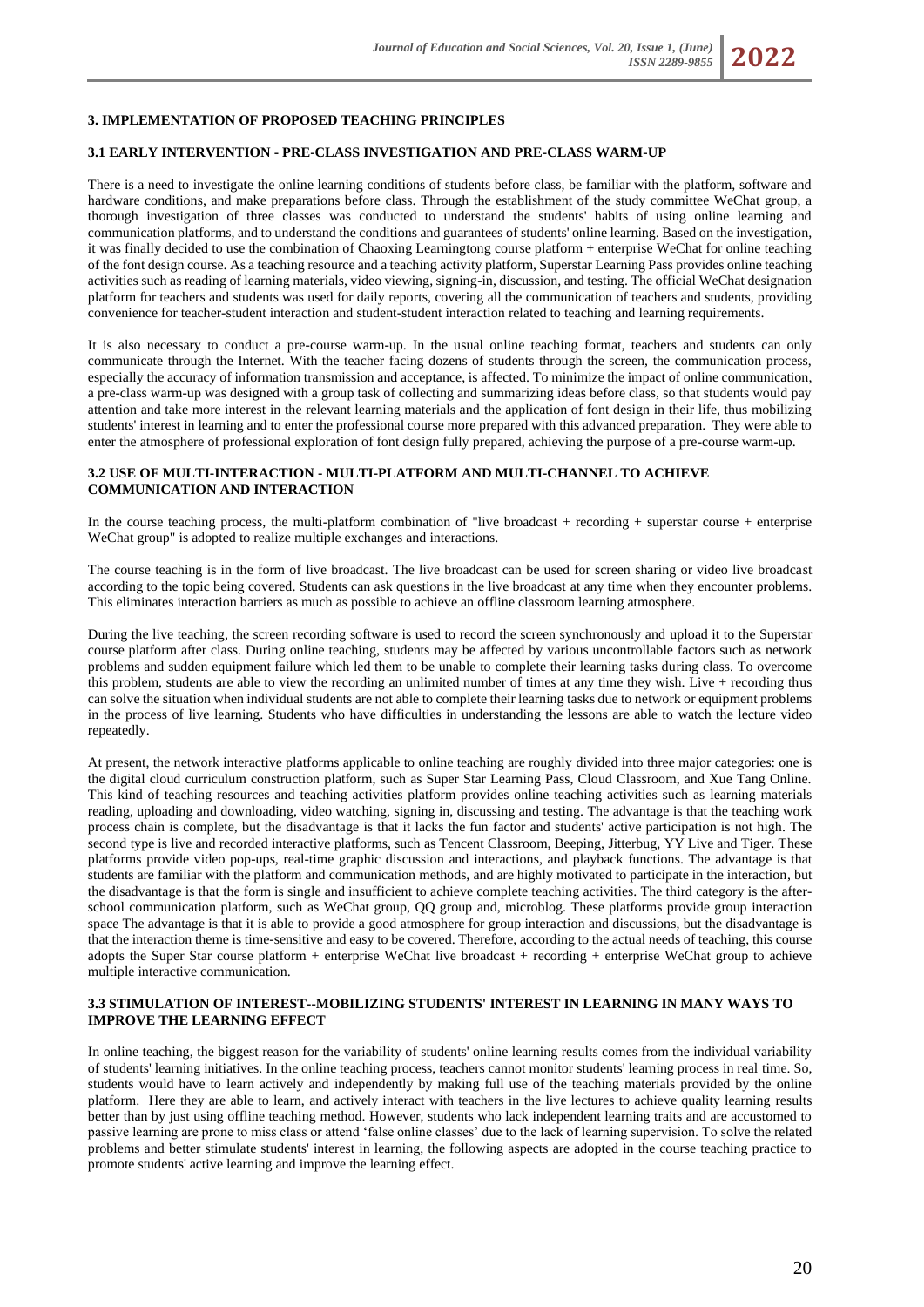# **3.3.1 FUN SIGN-IN AND INTEGRATION**

The construction of the online course platform provides a variety of sign-in methods, such as ordinary sign-in, gesture sign-in, and QR code sign-in. In the teaching process, both ordinary sign-in and gesture sign-in are used. The special sign-in pattern will stimulate students' interest in participating and actively completing the sign-in session, while the ordinary sign-in is only released on the course platform, and some students may miss the sign-in session if they do not pay attention to it in time. In the teaching practice of the font design course, the teacher used the sign-in gesture pattern combined with the knowledge of the font design course itself to create a set of 'sign-in body' Latin alphabet font design (See Figure 1), thus stimulating students' interest in learning. This leads to students both looking forward to the sign-in activity and directly participating in the design, by intuitively feeling the creative inspiration of the design works, and broadening the design ideas which improves learning autonomy. This will open up the design ideas, increase the learning autonomy and interest, and improve the quality of learning.



Figure 1 (a, b) "Sign-in" Latin letters (c) "520" sign-in pattern

#### **3.3.2 GROUPING TASKS, SELF-ASSESSMENT AND MUTUAL EVALUATION**

Group tasks require students to work in teams to learn cooperatively and complete tasks together. Group cooperative learning has four characteristics: first, team dependence or team-centered, where they are responsible for themselves and the team; second, mutual cooperation, communication and exchange of what they have learned within the team to complete the task together; third, division of labor and collaboration as the group tasks require a reasonable division of labor for team tasks heading towards collaborative completion; fourth, a sense of collective responsibility where individual achievement affects team achievement and where individual responsibility becomes collective responsibility.

In the practical teaching of font design course, the knowledge points that students need to master are designed into group tasks for practice according to the teaching tasks. This teaching has two group tasks of research and comprehensive project analysis, which are grouped in two ways: random grouping and free combination, where each group is to demonstrate teamwork learning and online sharing, and reporting of task completion results. Secondly, the group tasks were evaluated by multiple evaluation methods, such as group self-evaluation, mutual evaluation and teacher evaluation, to evaluate the learning effect. The group task leads to group cooperative learning, which is conducive to online learning, promoting each other, enhancing communication, stimulating students' interest in learning, and enhancing teaching effectiveness.

## **3.3.3 RANDOM SELECTION AND TOPIC DISCUSSION**

Online teaching lacks face-to-face communication, and students are prone to wandering off, which affects the learning effect. It is necessary to add interactive links in the teaching process to improve students' mental concentration and learning interest. In the teaching practice of font design courses, corresponding measures have been taken in live teaching and online digital cloud courses to stimulate students' interest in learning. First of all, in the live teaching, questions are added for the students to answer. There is also a plan sharing feature as well as the ability to randomly select people. This makes the students be more vigilant, concentrating, and preparing to answer questions that may be thrown at them. This is to avoid students getting used to a certain sorting method and thinking that it would not be their turn to answer the questions and thus stop paying attention which then delays the progress of learning, due to loss in interest in learning.

Secondly, in the digital cloud course platform, a topic discussion module is set up according to the course teaching objectives, such as "discussion topic 1: interesting font design discovery and sharing" and"discussion topic 2: discussion on the phenomenon of font use problems in life" discussions. The module runs through the entire course from the first lesson to the end of the course. The discussion topics are mainly set for the understanding and evaluation of the actual situation of font design, so that students would focus on design phenomena in life and learn to make reasonable and professional evaluations. Digital cloud courses are not limited by time, and they provide students with an independent learning platform and a topic discussion module. This provides teachers and students with the function of discussing and sharing at any time which leads to diversified exchanges and discussions between teachers and students as well as students and students, ultimately enhancing students' participation in their own learning, stimulating learning interest and active thinking.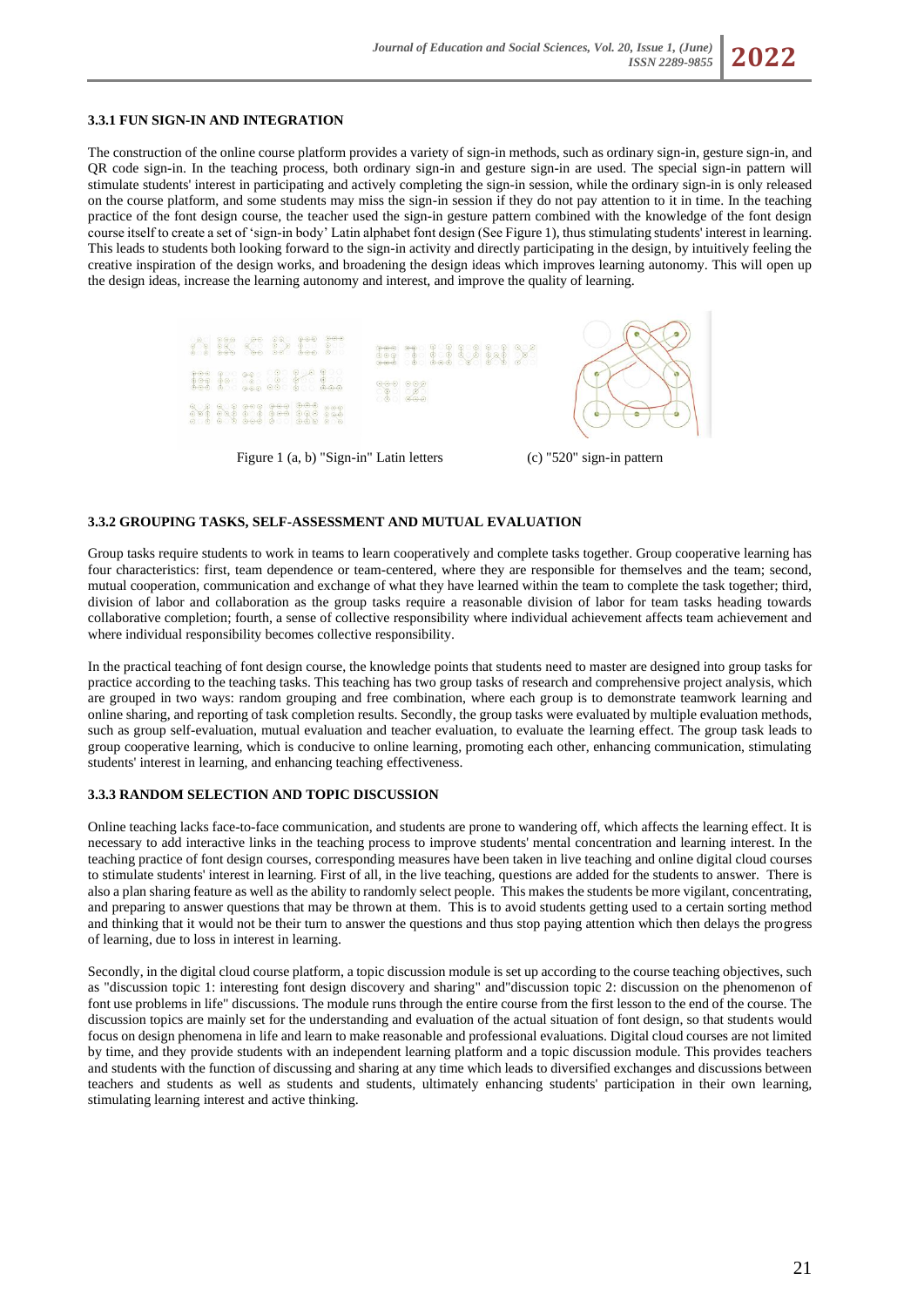#### **3.3.4 LIKES AND COMMENTS, REWARDS AND INCENTIVES**

In order to cultivate students' habit of sharing their works and create a learning atmosphere of 'sharing-discussion-promoting each other-improving together', we encourage students to share their work during the teaching process. We also allow them to comment and praise each other, and at a certain point in time, the class study committee will take note of the pieces of work with the highest number of likes and reward the students who design them. Students' enthusiasm and participation in learning are encouraged by the way of mutual evaluation and reward, and they take the initiative to do practical creation and improve their creative and practical abilities.

Students of this course are first-year students who have just entered school for the first semester of study and are forced to do online study at home due to the pandemic, which has a greater impact on them compared with their seniors from other grades. They should have completed the transition from high school to college in a new learning environment, and changed their study habits and learning styles, but, due to the pandemic, they will soon become second-year students without having physical classes. Therefore, in view of this special situation, it is necessary to better cultivate students' active learning habits and accumulate professional theoretical knowledge and professional skills training. Students are also recommended a list of professional theoretical books related to the course in order to encourage them to read and share. The course's praise, evaluation and reward promotion sessions also carefully select professional books as reward items, so as to create a better learning atmosphere for students and improve the learning effect.

#### **3.4 FOCUS ON THE PROCESS - PAYING ATTENTION TO THE LEARNING PROCESS AND STRENGTHENING PROCESS EVALUATION**

Learning assessment is the feedback of students' learning effect, and unreasonable assessment methods can discourage students' learning enthusiasm and restrict the development of students' individual thinking and creative thinking. Reasonable learning assessment can promote students' learning efficiency and improve the learning effect. The fundamental purpose of learning assessment is to promote students' better learning, and in the process of teaching practice, teachers should pay attention to timely and appropriate feedback on students' learning results. In view of the characteristics of design art courses and online teaching features, this font design course teaching practice, pays attention to the learning process evaluation, adjusting the ratio of the usual grade to the course completion grade from 30% (Coursework) + 70% (Examination) in offline teaching evaluation to 50% + 50%, increasing the proportion of coursework.

The font design course is a comprehensive course combining theory and practice, and the course teaching design is based on the actual work process of the occupation as the applied knowledge structure. The course adopts modular project-based teaching, which is practical and interactive. In each project-based teaching module, emphasis is placed on the advancement of the work process, and the basic work process can be divided into six major parts: information collation, program planning, design decision, design implementation, check and feedback and project evaluation. The teaching process emphasizes the advancement and completion of each work process, pays attention to student participation and learning effect, and adopts a multi-faceted learning evaluation method including student self-evaluation, student mutual evaluation and teacher evaluation.

Since students cannot uniformly use the equipment to complete the relevant practical training in the specialized teaching and training studio on campus, they can only make the best use of their own conditions to complete the tasks as far as possible. Students are subject to environmental conditions which affectthe quality results of the final project products. Therefore, adjusting the evaluation ratio and paying attention to the learning process evaluation are more in line with the current online teaching style.

#### **4. CONCLUSION**

The objective of this research is to explore the practice of online teaching of a font design course using the online teaching principles of "early intervention, more interaction, stimulating interest, and emphasizing the process", seeking to explore the path of online teaching effectiveness and teaching quality assurance. In addition to different evaluation index systems to judge and examine the quality of online teaching, teachers and students should also focus on the influencing factors of teaching quality.

In this study, we focussed on the "teaching-learning" process and explore the online teaching practice of the font design course. In view of the difficulties faced in the practice of online teaching of design and art courses, such as limited, time, difficulties in communication between teachers and students, lack of concentration of students, and lack of objective learning evaluation, we propose the online teaching principles of early intervention, more interaction, the stimulation of interest, and emphasizing the process as well as the implementation of pre-class surveys, pre-class mini-tasks, and various teaching activities to stimulate learning during class. The course is based on the first-year visual communication design majors' online teaching practice. Through the teaching practice of early intervention, multi-interaction, stimulating interest, and emphasizing process, students have gone from not knowing font design at all to understanding the current frontier knowledge of font design, mastering basic font application rules and font design methods, and being able to complete the task of font design independently.

### **REFERENCES**

Chen Yongpin.(2019). Construction of traditional teaching, MOOC and SPOC integrated teaching quality evaluation index system in higher vocational education under the "Internet +" environment, Journal of Vocational Education, 7:64-72.

Fox, A. (2013). From MOOCs to SPOCs. Communications of the ACM, 56(12), 38-40. Gillis, L. (2002). E-Learning certification standards. www. workflow. ecc-astdinstitute. org.